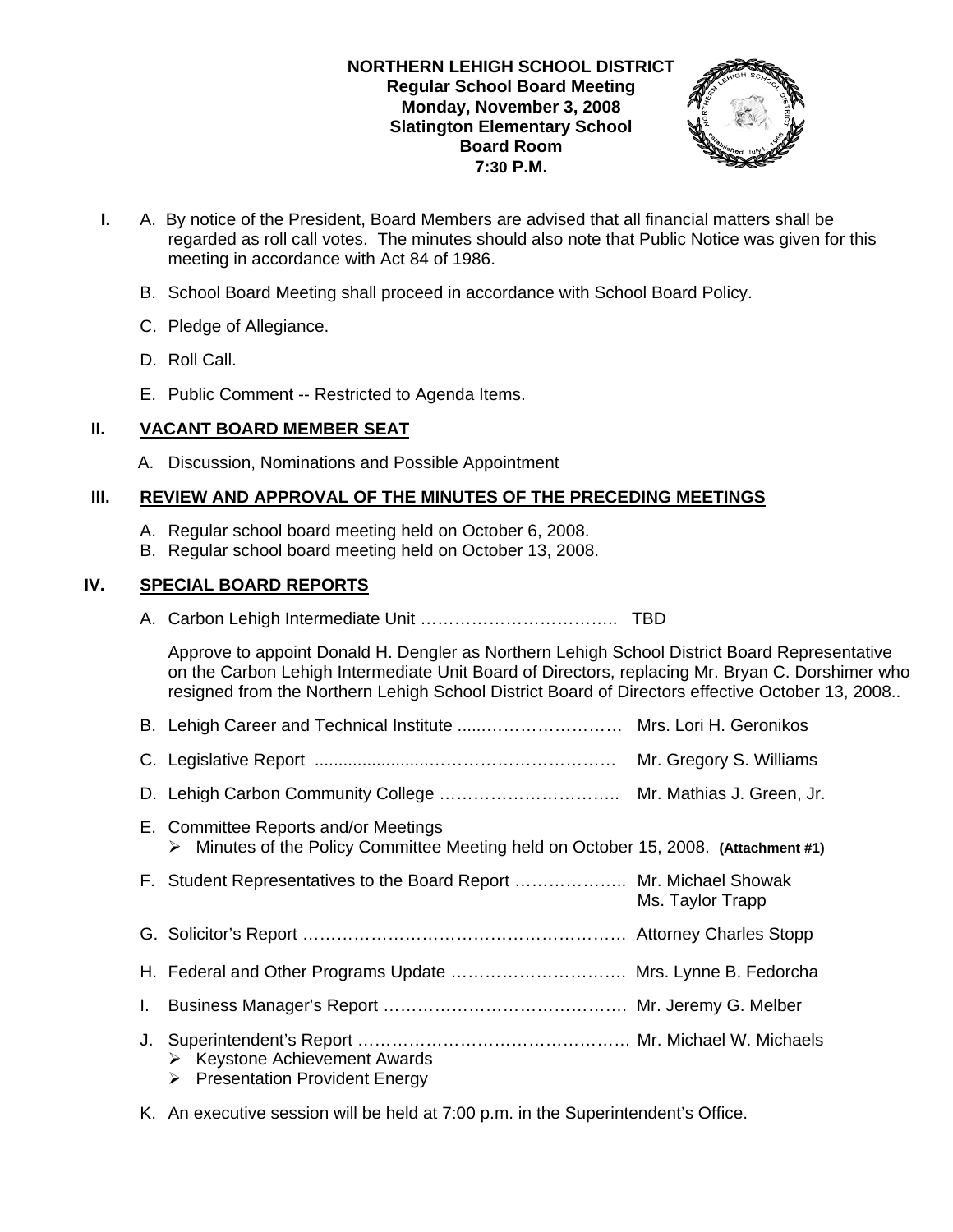#### **V. PERSONNEL**

#### A. Resignation/Retirement

- 1. Accept the resignation of Kathleen Reese from her position as Office Aide at Peters Elementary effective November 3, 2008. Mrs. Reese has accepted the position as High School Guidance Office Secretary effective November 4, 2008.
- 2. Accept the resignation of Jonell Dye from her position as Personal Care Assistant at Peters Elementary, effective October 24, 2008.

### B. Appointments - Non-Instructional

| Kathy Reese*                                       |                                                              |
|----------------------------------------------------|--------------------------------------------------------------|
| Assignment:                                        | High School Guidance Office Secretary, replacing             |
|                                                    | Susan Dorshimer who retired                                  |
| Salary:                                            | \$30,548 (Level I on the 2008-2009 Clerical Salary Schedule) |
| <b>Effective Date:</b>                             | November 4, 2008                                             |
| *60 Day probationary period ending January 2, 2009 |                                                              |

#### C. Game Worker 2008-2009

 Approve the following person as Game Workers for the 2008-2009 school year. Game Workers consist of ticket sellers and takers, game announcers, scoreboard operators, timers, field judges, scorekeepers. Rate of pay is consistent with the rates approved on the 2008- 2009 Supplementary Personnel Salary Schedule.

Robert Sutjak

D. Co-Curricular Volunteers 2008-2009

Lauren Raby\* **Assistant Girls Basketball Coach \*Pending Verification of Clearances** 

- E. Approve to appoint Renee Evans to teach the PSSA Excel English class in the senior high school. Beginning in January 2009 she will teach ten sessions of English scheduled from 2:35 p.m. to 3:35 p.m. She will be compensated two hours for each session taught at a rate of \$20.00 per hour. Funding for this program will be paid for through Project 720.
- F. Approve to appoint Joann Wasilkowski to teach the PSSA Excel Mathematics class in the senior high school. Beginning in January 2009 she will teach ten sessions of Mathematics scheduled from 2:35 p.m. to 3:35 p.m. She will be compensated two hours for each session taught at a rate of \$20.00 per hour. Funding for this program will be paid for through Project 720.

### G. Unpaid Leave of Absence

Approve the request of Patrice Mayberry, Peters Elementary Title I Aide, to take an unpaid medical leave beginning September 29, 2008 until released from her doctor. Upon release from her doctor, Mrs. Mayberry plans to return to her current Title I Aide position.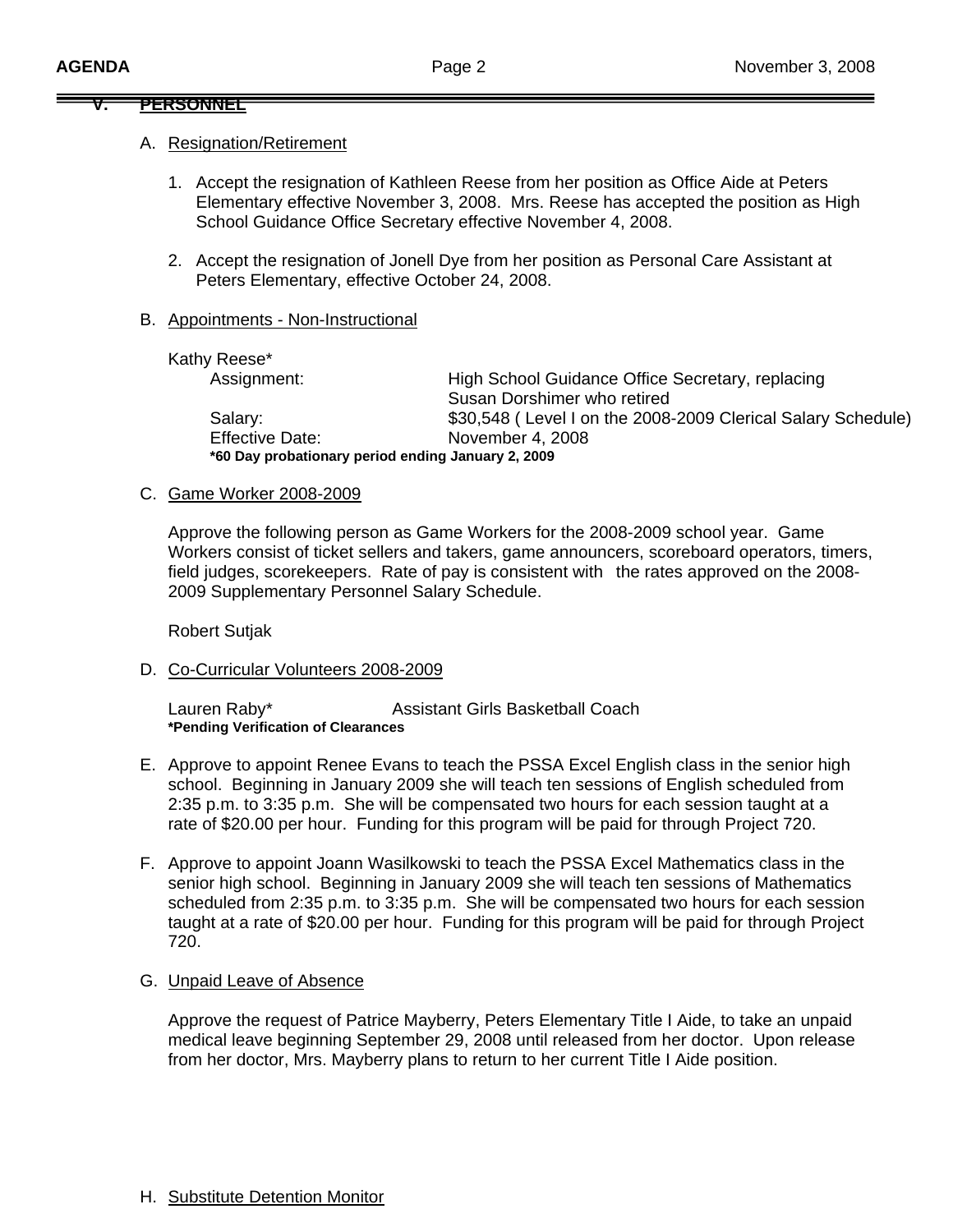Approve to appoint the following list of people as Substitute Secondary Detention Monitors for the senior high school for the 2008-2009 school year. Work will be on an as needed basis and compensation will be at a salary of \$20.00 per hour worked.

 Renee Evans Kelly Follweiler Michael Lehtonen Candice Longworth Jasmine Suarez

I. Unpaid Volunteers

Approve the following unpaid volunteer aides in the Peters Elementary School for the 2008- 2009 school year: Robin Blocker, Lisa Bomgardner, Lori-Beth Guelcher, Corinne Hoffman, Shelly Long, Stacey Olewine\*, Dana Schaeffer, JoAnne Sipos, Billie Jo Sollars\*, Felicia Thomas, Amber Williams\* and Kathy Yelinek. **\*Pending Verification of Clearances**

- J. Substitute
	- 1. Instructional

 Approve the following substitute teacher for the 2008-2009 school year at the 2008-2009 substitute teacher rates as approved on the Supplementary Personnel Salary Schedule:

 Eveline Roberts – CLIU Guest Teacher **\*Pending Verification of Clearances** 

- 2. Non-Instructional
	- a. Approve the following individual as a substitute cafeteria worker for the 2008-2009 school year at the 2008-2009 substitute rate as approved on the Supplementary Personnel Salary Schedule:

 Dawn Martinez\*  **\*Pending Verification of Clearances** 

b. Approve the following individual as a substitute aide and/or secretaries for the 2008- 2009 school year at the 2008-2009 substitute rate as approved on the Supplementary Personnel Salary Schedule:

 Dawn Martinez\*  **\*Pending Verification of Clearances** 

## **VI. CONFERENCES**

- A. Theresa Cinicola Pennsylvania Science Teachers Association 2008 Convention: Science Revealing the Future– December 4 & 5, 2008 – Hershey Lodge, Hershey, PA – Registration: \$95.00, Lodging: \$124.00, Meals: \$30.00 – Total Approximate Cost: \$249.00 – Funding: High School Curriculum and Instruction Budget **(Attachment #2)**
- B. Christine Leslie Pennsylvania Science Teachers Association 2008 Convention: Science Revealing the Future– December 4 & 5, 2008 – Hershey Lodge, Hershey, PA – Registration: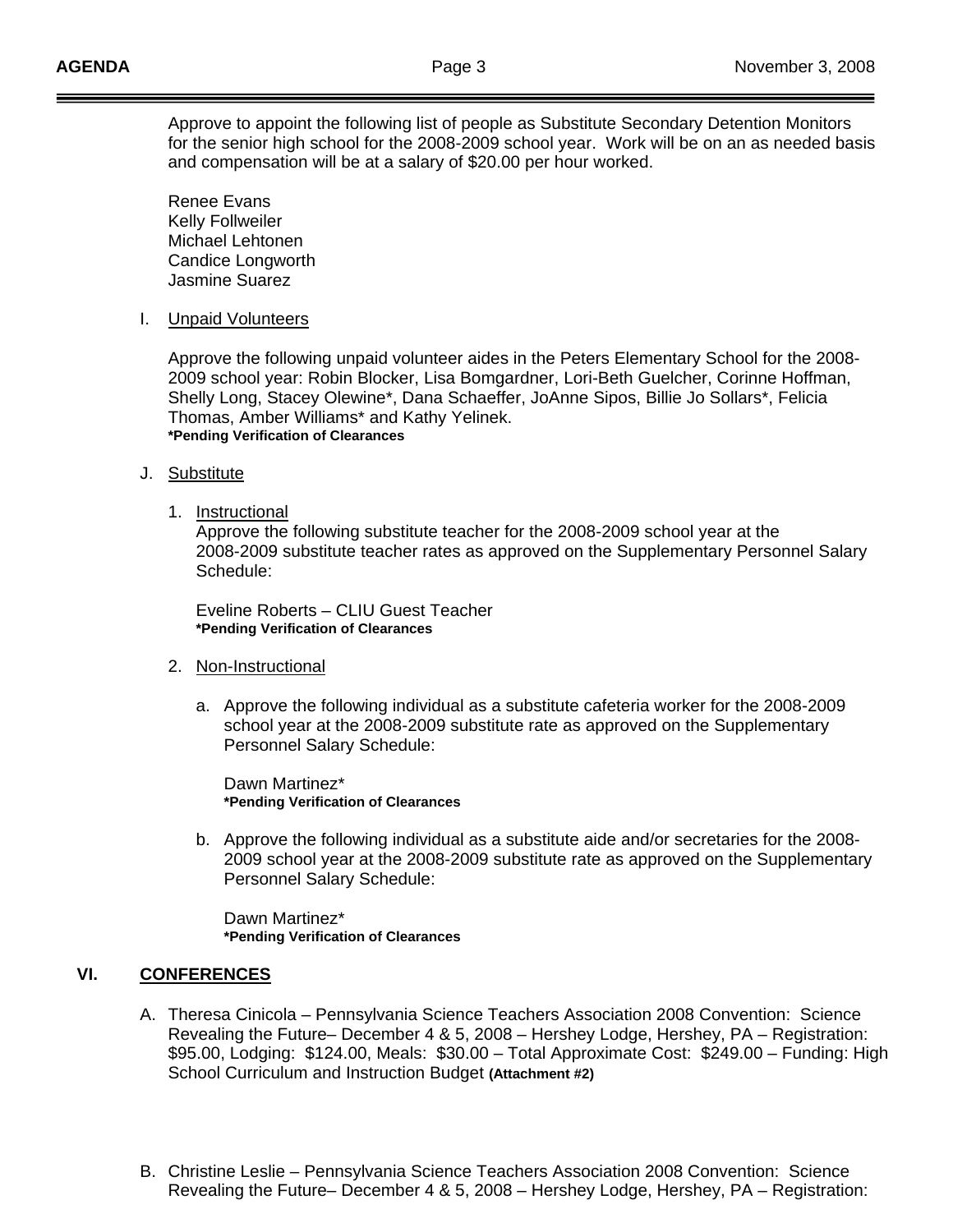- \$95.00, Lodging: \$124.00, Meals: \$30.00, Travel: \$49.80 Total Approximate Cost: \$298.80 – Funding: High School Curriculum and Instruction Budget **(Attachment #3)**
- C. Julie Everett Pennsylvania Science Teachers Association 2008 Convention: Science Revealing the Future– December 4 & 5, 2008 – Hershey Lodge, Hershey, PA – Registration: \$95.00, Lodging: \$124.00, Meals: \$30.00 – Total Approximate Cost: \$249.00 – Funding: High School Curriculum and Instruction Budget **(Attachment #4)**

## **VII. POLICY**

## A. Board Policy – First Reading

- 1. Approve school board policy #140.1 Programs Extracurricular Participate By Charter/Cyber Charter Students, as presented after first reading. **(Attachment #5)**
- 2. Approve school board policy #249 Pupils Bullying/Harassment, as presented after first reading. **(Attachment #6)**
- 3. Approve school board policy #334 Administrative Employees Sick Leave Supplemental Discipline Records, as presented after first reading. **(Attachment #7)**
- 4. Approve school board policy #414 Professional Employees Physical Examination Supplemental Discipline Records, as presented after first reading. **(Attachment #8)**
- 5. Approve school board policy #434 Professional Employees Sick Leave, as presented after first reading. **(Attachment #9)**
- 6. Approve school board policy #534 Non-Professional Employees Sick Leave, as presented after first reading. **(Attachment #10)**
- 7. Approve school board policy #810.1 Operations Drug/Alcohol Testing Covered Drivers, as presented after first reading. **(Attachment #11)**
- 8. Approve school board policy #810.2 Operations Drug/Alcohol Testing Covered Drivers, as presented after first reading. **(Attachment #12)**
- B. Slatington Elementary Tech Wizards

 Approve the request of the Slatington Elementary administration to create a Tech Wizards Club in the Slatington Elementary School. This club will provide students with the opportunity for hands-on training on the uses of emerging technologies. The club will meet on from 3:00 p.m. to 4:30 p.m. There will be no cost to the district to conduct this club. **(Attachment #13)** 

### C. Homebound Instruction

- 1. It is recommended that the Board of Education grant homebound instruction for a  $12<sup>th</sup>$ grade student, Student No. 0958500, for five hours per week, effective on or about February 17, 2009 and continuing until approximately March 17, 2009.
- 2. It is recommended that the Board of Education grant homebound instruction for an 11<sup>th</sup> grade student, Student No. 1012600, for five hours per week, effective October 13, 2008 and continuing until approximately January 13, 2009.